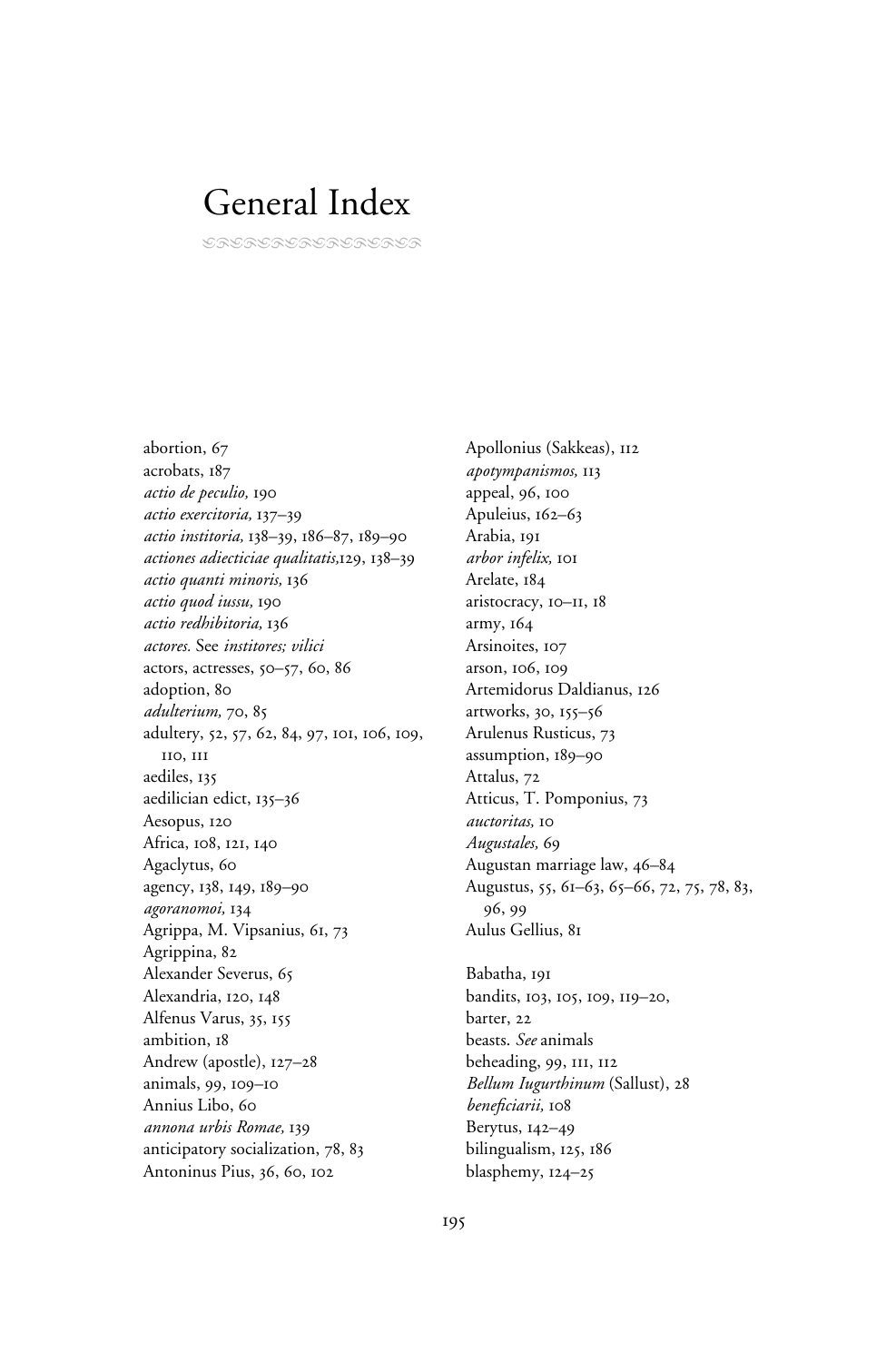## 196 GENERAL INDEX

blood, 113 bottomry loan, 145, 149 Brindisi (Brentesium, Brundusium), 142–49 Britannia, Britain, 108, 122 brothels, 54, 84, 106 Caecilius Africanus, Sextus, 41 Caenis, 73 Caesar, Julius, 29, 63, 101 Caligula, Caius, 115 Callistratus, 104, 130 Calocerus, 111 Canuleius, 82 Canusium, 78 *capitis deminutio,* 101, 114, 126 Caracalla, 36, 38, 40 Carthage, 106, 110, 118 case studies, 4 caste, 82–83 castration, 105, 106 Catilina, Catilinarians, 101 Cato the Elder, M. Porcius, 29, 42 censors, 25–26, 29, 84 centurions, 77–78, 108 *ceteri/-ae ingenui/-ae,* 51, 54–56, 63, 81 chastity, 106 cheese production, 186 child sacrifice, 121 Christians, 77, 99, 100, 105–6, 127–28 Cicero, 26, 73, 116, 118–19, 121 *cisiarii, cisium,* 155, 161 citizenship, Roman, 99 Claudia Acte, 72 Claudius, 70 Clodius Pulcher, P., 101 *coercitio,* 98 *cognitio extra ordinem,* 99 *collegia,* 21, 155 colonate, 178 columns, 155 *Commentariolum petitionis* (Q. Cicero), 26 commercial loan, 145, 149 Commodus, 81 community of property, in marriage, 39 competition, 15, 18, 21 concubinage, 65, 68, 71–72, 77–78, 81

*condicio personae,* 105 conservatism, 10 Constantine, 51, 84, 110–11 consumer protection, 137 contract, 135–37, 145, 151–64 *conubium,* 82–83 Crassus, L. Licinius, 24, 29 *crematio,* 104, 106 crime, 97 crowds, 124–25 crucifixion, 110–28, 129–30; abolition, 111; definition, III-13 *culleus,* 101 *culpa,* 159 *cura morum et legum,* 32 *custodia,* 160 custom (*mos, consuetudo*), 5, 101, 106–7, 170, 183

*damnum iniuria datum,* 154 *declamatio,* 184 decline, moral, 28 decurional order, 48, 58–59, 69, 71, 76–78 delict, 153 Delos, 22–23 *desultores,* 187 dictator, 32 *dignitas,* 10 Dio Cassius, 66–67 Dionysius of Halicarnassus, 75 divorce, 41, 42, 43 Domitius Ahenobarbus, Cn., 24 dowry, 61, 73, 80 Drusus, 61

economics, 3, 21 edict, 139, 176 Egypt, 66–68, 76, 107–8 Elagabalus, 106 elections, 31 elite, 183 *emptio venditio,* 136 endogamy, 46–84 Ephesus, 119, 156 Eppia, 63 equality, 100–105 equestrian order, 23, 48, 59–61, 68, 76–78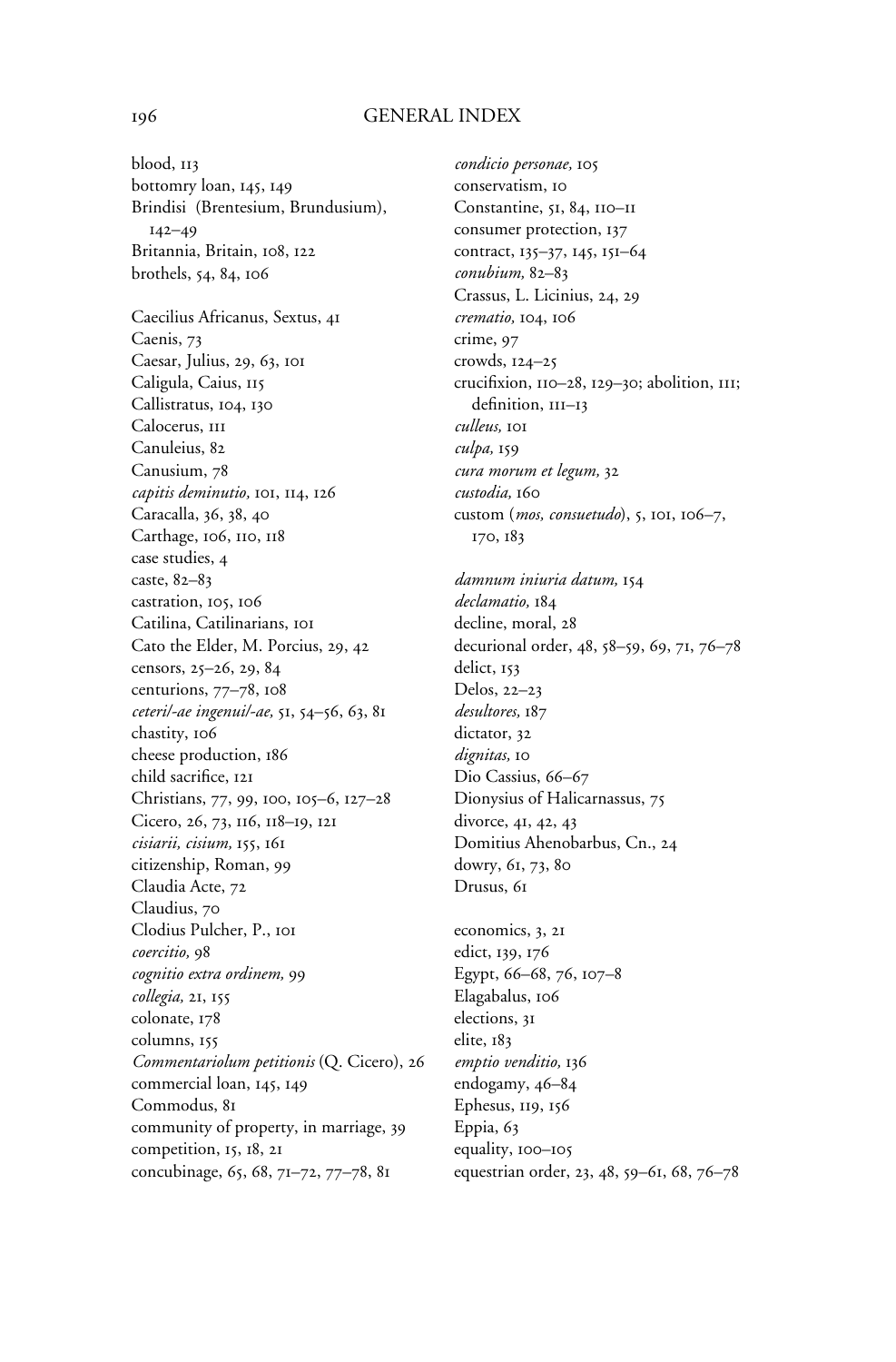*exceptio non numeratae pecuniae,* 174 executioners, 114 exile, 101, 103 exploitation, 22 exposure of infants, 66–67 extravagance, 15, 18, 24, 31

*facultates,* 17 *Familia Caesaris,* 49, 64, 66, 69–70, 77 family limitation, 80 Faustina, 61 fecundity, 67 *fenus nauticum,* 145, 149 festivals, 27 Fidenae, 105 *‹lius familias,* 187 fines,  $25, 29$ fish,  $24-25$ Flavia Domitilla, 73 flogging, 100, 103, 106, 107, 108, 111 foreigners, 100 forgery, 110 freedpersons, 46–84, 115–16, 187 Fronto, M. Cornelius, 185 *furca,* 111

games: funeral, 27; gladiatorial, 109 Gavius, P., 119 gifts, between husband and wife, 34–45 gladiators, 54, 63 *Gnomon of the Idios Logos,* 65, 71, 77 governor, 96 Gregory the Great, 177

hanging, 111, 113, 124–27 hard labor. See *metallum,* mines; *opus publicum* have-nots, 11 Herculaneum, 171 hidden defects (in slaves and animals), 135–37 *Historia Augusta* (*Scriptor H.A.*), 117–18 *Historiae* (Sallust), 28 *honestiores, humiliores,* 102, 104, 116, 130 honorableness, 10 *hostes,* 101, 118, 121, 129

impalement, 106, 111, 113, 128 *imperitia,* 159 *imperium,* 98, 99 imports, 16, 23 *infamia,* 102, 126 infanticide, 67, 80 *iniuria,* 105 innovation, 16, 20, 32 inns, 84–85 *institores,* 138, 157, 184, 186, 187 *intercessio,* 99 intestacy, 42 Isis, priests of, 115 isolationism, 181 *iudicia publica,* 96, 98 Iulianus, 81 Iunius Mauricus, 73 *ius gentium,* 116, 136 *ius gladii,* 123 *ius occidendi,* 62 *ius provocationis. See* appeal

Jesus Christ, 111, 117, 122–27 Jews, 115, 119–27 Josephus, Flavius, 115, 120–21, 123 Julia (daughter of Augustus), 61 Julia (wife of Marius), 73 jurisdiction, 99 jurists' law, 96–97, 158, 161, 163–64 jurists, Roman, 96 Justinian: *Code*, 11, 96; compilers, 55-56

Labeo, 84, 102 *laesio enormis,* 174–75 land transportation, 151–64 *latrocinium, latrones. See* bandits Laureolus, III largesse, 26 lease and hire, 153 legacy, 185 leg breaking, 112 *leges Corneliae,* 98, 116 *leges imperfectae,* 27 *leges Iuliae,* 98 *leges Porciae,* 100 *leges sumptuariae,* 15–32, 44, 170–71 Lepidus, Aemilius, 25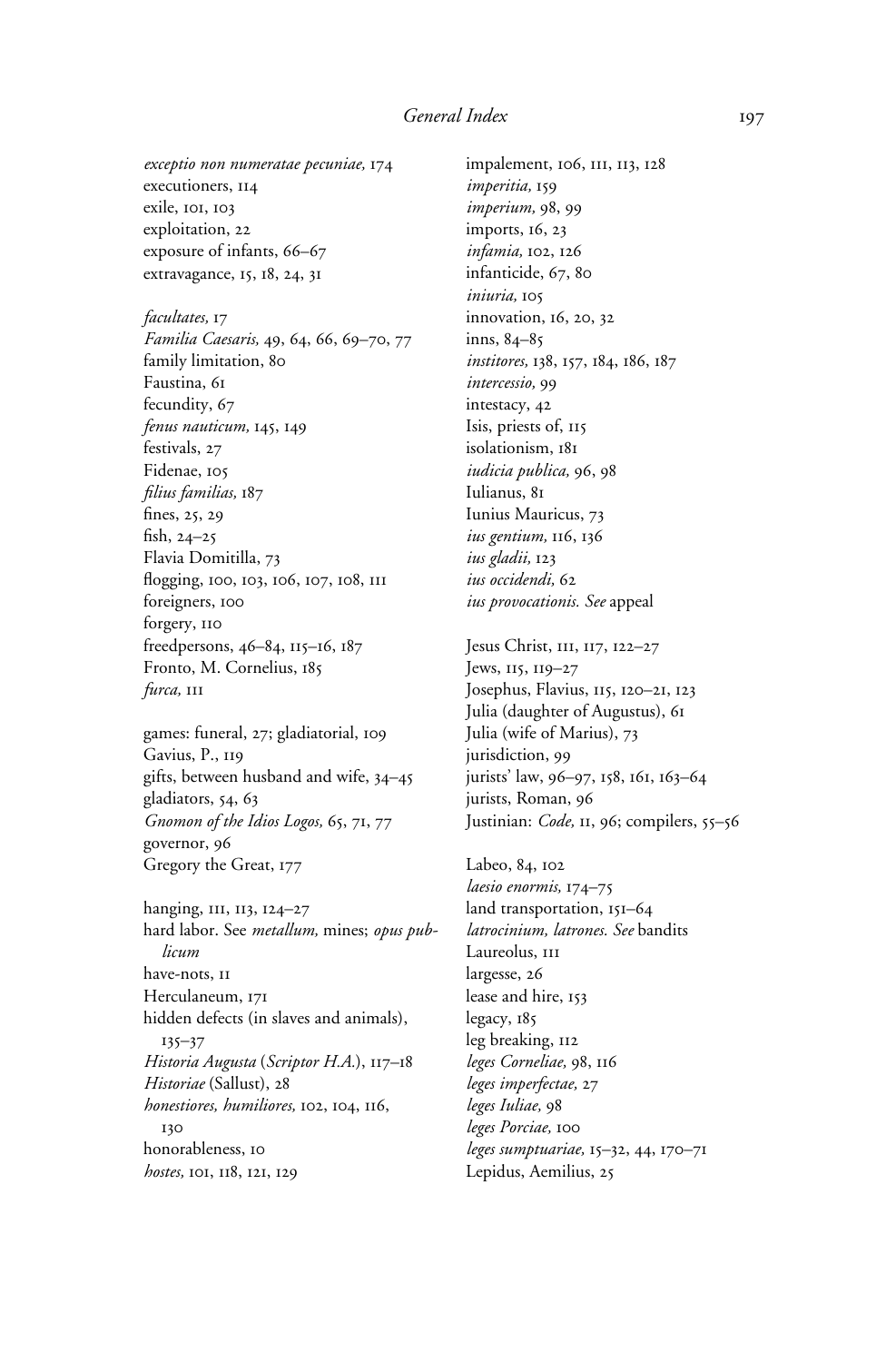## 198 GENERAL INDEX

*lex Aelia Sentia,* 64, 75, 78 *lex Aemilia,* 28 *lex Antia,* 15 *lex Aquilia,* 154, 155, 170 *lex Canuleia,* 82 *lex Cincia,* 35 *lex Cornelia de sicariis,* 105 *lex Cornelia sumptuaria,* 5, 15–32 *lex Falcidia,* 185 *lex Fannia,* 15, 29 *lex Fufia Caninia*, 43 *lex Irnitana,* 175, 179 *lex Iulia de adulteriis coercendis,* 57, 63, 70, 86 *lex Iulia de maritandis ordinibus,* 47, 58, 67, 73 *lex Iulia et Papia,* 46–84, 97 *lex Licinia,* 44 *lex locationis de munere publico libitinario,* 114 *lex Oppia,* 25, 42 *lex Orchia,* 15 *lex Papia Poppaea,* 47, 67 *lex Valeria,* 100 *Libri terribiles* (*Dig.* 47–49), 96 literary production, 11–12 Livilla, 61, 63 Livy, 73, 82 *locatio conductio* (*rei, operis, operarum*), 154, 157, 188 luxury, luxuriousness, 17, 21, 171, 185 Macer, Aemilius, 104, 107 Macrobius, 17

*magister navis,* 138 Maid of Ardea, 73–74 *maiestas,* 122, 128 management, 164 Marc Antony, 17, 121 Marcellus, 27, 84 Marcianus, 60 Marcus Aurelius, 51, 61, 81, 185 Marius, 73 market, 135–37 market supervision, 135 marriage prohibitions, 46–84 martyrs of Lyons, 99–100, 110, 113, 124 *matrimonium iustum,* 61, 70 Mauricianus, 52 meritocracy of virtue, 83 *metallum,* mines, 101, 109 Mettius Fufetius, 105 military disobedience, mutiny, 117–18 Milo, T. Annius, 101 Minicius Acilianus, 73 Minturnae, 186 models, theoretical, 190 moneylending, 184 morals, 15–32 mules, muleteers, 155, 161, 187 Mundus, Decius, 115 *mutuum,* 145–46, 149

nailing, nails, 111–12 nakedness, 106, 113 *navicularii,* 139 neolocal marriage, 80 Nero, 72–73, 105–6 *novi homines, novitas,* 58–59

Octavenus, 84 Octavia (wife of Nero), 82 oil business, 184 olive cultivation, 184 *operae,* 65 *opus publicum,* 101, 109 *ordo,* 100 Origen, 122 Otho, 77 outlaws, 94–130

Paconius, 156 *parricida, parricidium,* 101, 113, 122, 129 paterfamilias, 100 *patibulum,* 111 *patria potestas,* 61 patriarchy, 61–62 patricians, plebeians, 82, 102 *patronus*/*-a,* 64–65, 72, 75, 78–79 Paul (apostle), 100, 109 Paulus, 53, 76 pearl necklace, 185 *peculium* (*castrense, quasi castrense*), 138, 145, 157, 188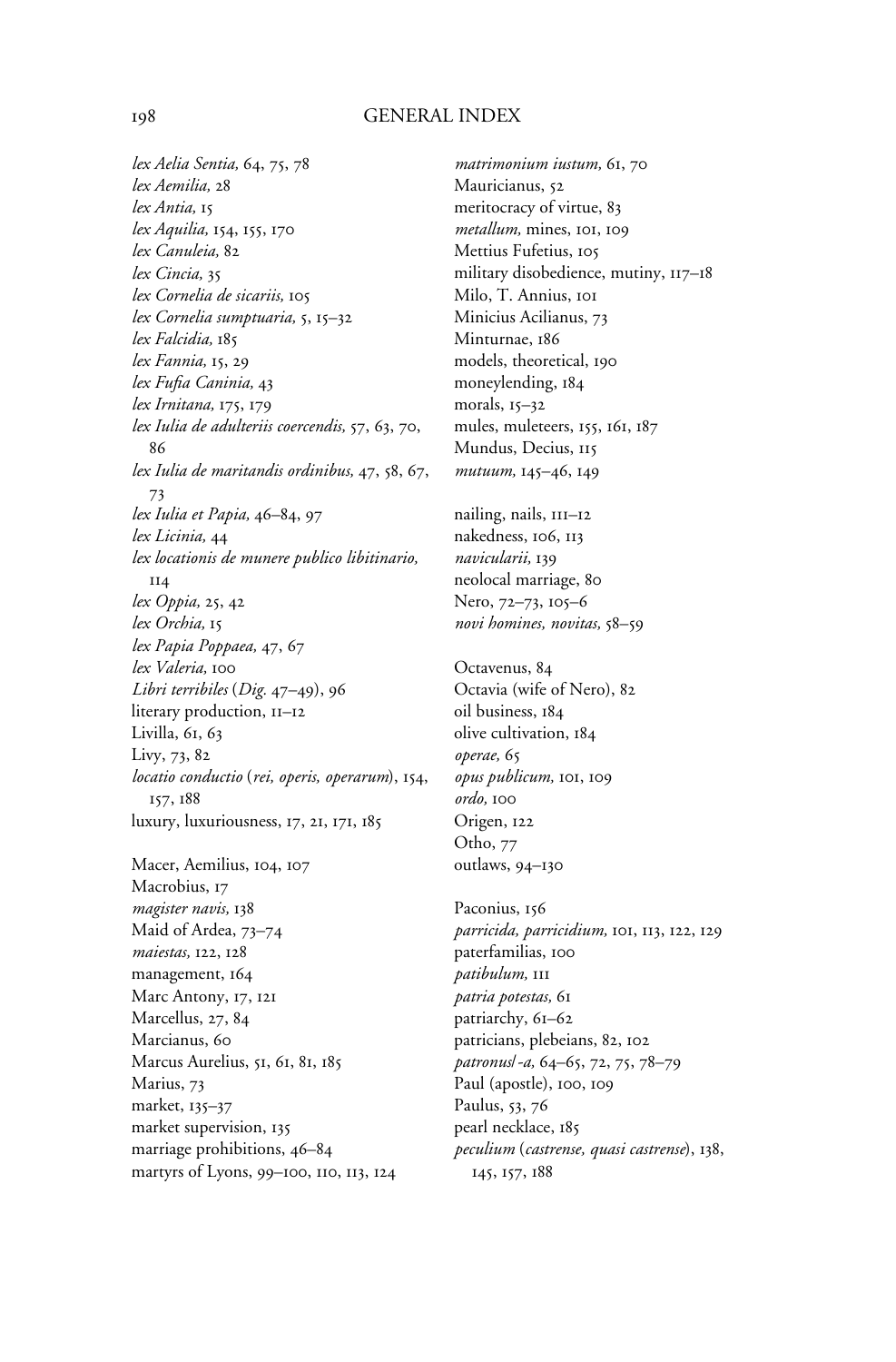*pecunia traiecticia,* 145, 149 penalty, penology, 97, 105–10 *perduellio,* 113, 122, 129 *peregrini. See* foreigners Perpetua, Vibia, 106, 110 Peter (apostle), 127–28 Pilatus, Pontius, 123–26 pimps, 50, 53–57, 76, 85 Pionius, 109, 111 piracy, pirates. *See* bandits Piso, Cn. Calpurnius, 117 Pliny the Elder, 122 Pliny the Younger, 73 Plutarch, 75 *poena,* 109. *See also* penalty, penology poisoning, 117 pollution, air, 186 Polybius, 122 Polycarp, 110–11, 124 Pompeii, 78 *populares,* 20, 32 *praesumptio Muciana,* 35 prefect, 96, 99 prejudice, 12 Price Edict, Diocletian's, 18 prices, 17–18, 22 privilege, 100 procedure, criminal, 96, 98–99 Proculeius, C., 61 procuresses, 50, 56, 85 propaganda, 117, 183 prosecutor, 96, 98 prostitutes, prostitution, 50, 53–57, 67, 75–76, 79, 81, 83–84 provinces, provincials, 96, 107, 108 *provocatio. See* appeal Pseudo-Paulus. See *Sententiae* Puteoli, 114

*quaestio,* 52, 98 *qualitas personae,* 105 quantification, 188 Quintilian, 79–81

Rabirius, C., 119 rape, 106 rebellion and insurrection, 120–27

recklessness, financial, 26 remarriage, 68, 80 rent, rental market, 3, 25 respect, 23 responsibilities of transporters, 161 risk, 136 robbers, robbery. *See* bandits sailing: season, 147–48; times, 140–42, 146 *Saltus Burunitanus,* 108 Saturn, priests of, 121 Saturninus, 32 Saturninus, Claudius, 104 Scipio Aemilianus, 122 Scipio Africanus, 28, 118 seaborne transportation, 151-64, 186 sedition, 109 Seianus, 61, 63 Senate, 51–52, 57, 85 senatorial order, 46–84 senatus consultum, 52, 69–70, 81, 85 *senatus consultum Claudianum,* 69–70, 176 *senatus consultum de Cn. Pisone patre,* 117 Seneca, III, II7 *Sententiae Pseudo-Pauli,* 97, 109, 129 Septimius Severus, 64 *servile supplicium,* 114, 116 *servi publici,* 69 *servitus poenae,* 101 sexual honor, 79 ships, shipping, 137–49 *sikarioi,* 123 Silanus, L., 82 Simeon, son of Clopas, 128 slaves, 67, 69, 100, 121, 130, 176 slave trade, 134–36 social standing, 105 *societates,* 21 soldiers, 77 Solon, 38 source criticism, 184 sources, 95–98, 170–71, 183–84, 186 sources of law, 2, 182–83 spirit of law, 182 *stasis,* 122. *See also* rebellion and insurrection status, 46–84, 93–130, 102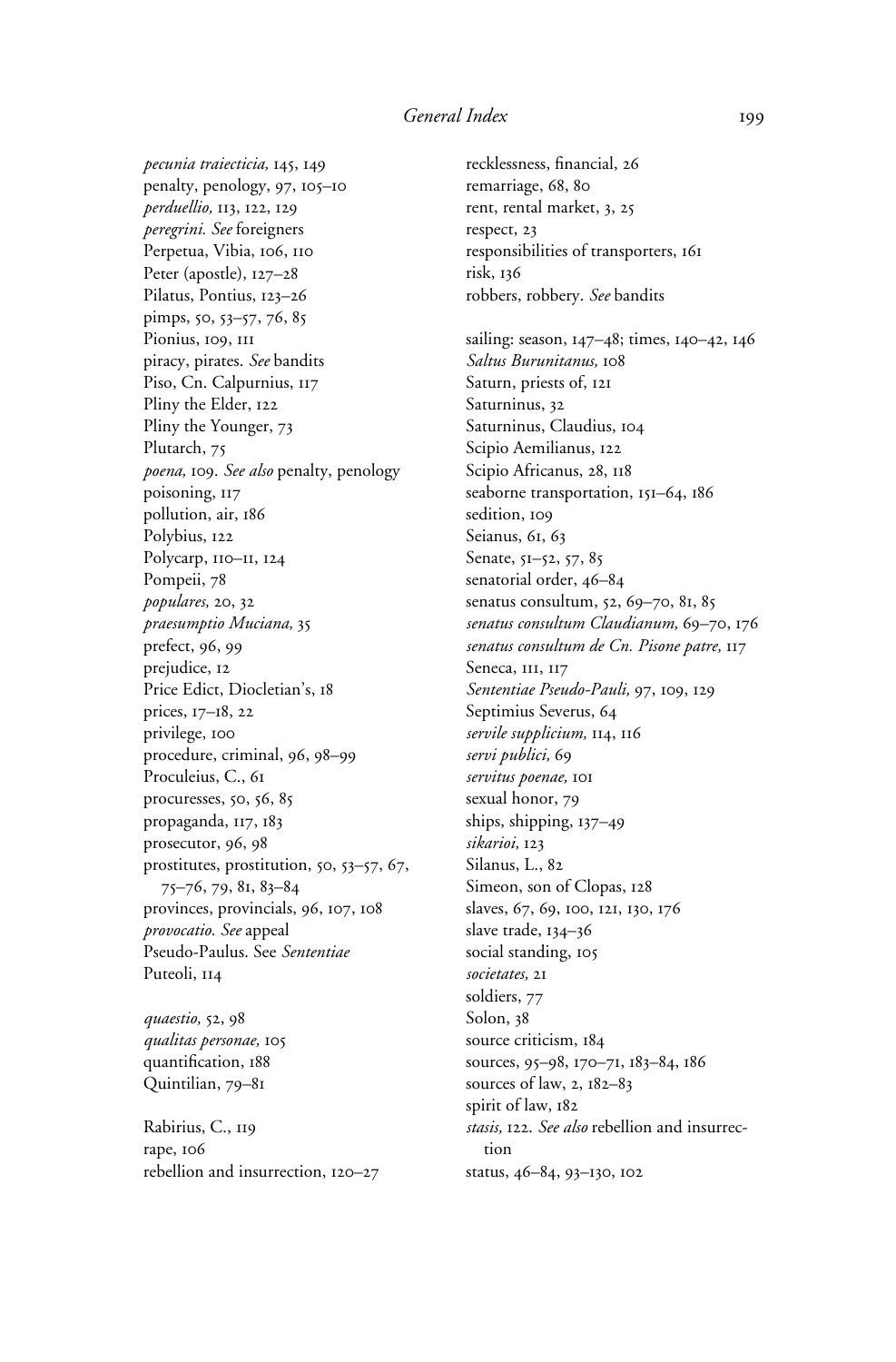### 200 GENERAL INDEX

status dissonance, 49 *stipulatio,* 145–46 stoicism, 19 *strategos,* 107 stretching and quartering, 105 *stuprum,* 70, 84 *succlamatio,* 124 Sulla, 15–32, 75, 96 Sulpicius Severus, 177 *summa supplicia,* 103, 109 *sumptus,* 26 *suppedaneum,* 113 *suspensio,* 111 symbolism of penalties, 111

Tacitus, 12, 61, 121 Tarquinius Superbus, 126 Tarruntenus Paternus, 118–19 taverns, 84 Tertullian, 77, 121 testamentary bequests, 46, 83 Thebaid, 107 *Theodosian Code,* 130, 140, 172, 174 Thrasea Paetus, 103 Tiberius, 61, 115 Tigidius Perennis, 112 *Tituli ex corpore Ulpiani,* 50–57 trainers, 54 transportation, 151–64; of wine, 155; of columns, 155; of statue base, 156

tree, 24 *tresviri capitales,* 98 *tribunicia potestas,* 99 Trimalchio, 24 torture, 103 *transmarinus, homo,* 108 Twelve Tables, 27, 82–83, 96, 104

Ulpianus, 51, 53, 64, 72, 74, 81, 84, 110, 130 *Umwelt,* 172, 178 *utilitas,* 9 *uxor data,* 61, 73

Valerius Maximus, 24, 118 Verres, 119 Verus, L., 60 Vespasian, 72–73, 116 Vindicius, 115 *vilici,* 136, 187. See also *institores* Vindolanda, 108 violence, 23, 122 *vis maior,* 160 Vitruvius, 156

widows, 59, 68, 80 wine, 29, 155 witness, 96 wood, 21–22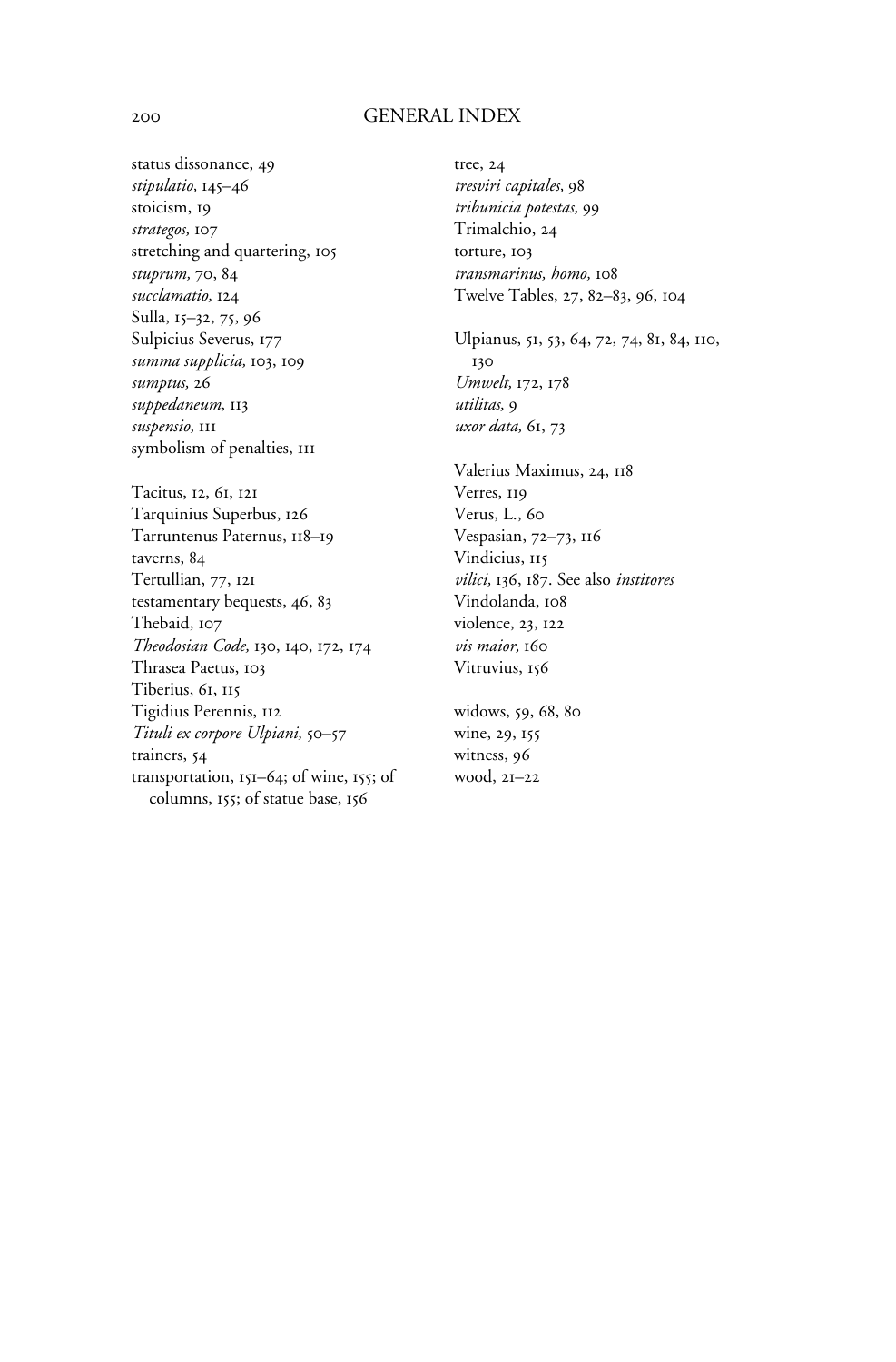# Index of Sources

LRDALRIRDRIRDRIRD

The index of literary, biblical/rabbinic, and legal sources is limited to texts actually quoted or discussed extensively. The index of documentary sources (inscriptions and papyri) is meant to be comprehensive. Both indexes have been compiled jointly by individual contributors and by the editors.

### **Literary Sources**

Apuleius, *Metamorphoses* 3.9: 120 7–9, *passim:* 162–63 Aulus Gellius, *Noctes Atticae* 2.7.18–20: 81 2.24.11: 16, 25, 26 4.2.1: 135 6.4.3: 135 Aurelius Victor, *Caesares* 41.11–12: 120 Cicero, *Actio secunda in Verrem* 2.4.12–14: 30 5.66.170: 119 Cicero, *In Catilinam* 1.28: 101 Cicero, *De provinciis consularibus* 5.10: 121 Cicero, *Pro Rabirio perduellionis reo* 5.16: 115 Cicero, *De republica* 2.53: 100 Eusebius, *Historia ecclesiastica* 2.25.5: 126 Florus, *Epitome* 2.7.8: 120

2.30.24: 127 *Historia Augusta* (*Scriptores Historiae Augustae*) *Avidius Cassius* 4.6: 118 *Avidius Cassius* 4.12: 118 *Clodius Albinus* 11.6: 118 *Heliogab.* 16.5: 106 *Opellius Macrinus* 12.1–2: 118 Isidorus, *Etymologiae* (ed. Lindsay) 5.27.34: 113 5.27.37: 124 Josephus *AJ* 18.79: 115 *BJ* 6.42: 121 Juvenal, *Satirae* 8.187–88: 111 Lactantius, *Divinae institutiones* 4.26.29: 119 Livy, *Ab urbe condita* 1.26.6: 101 1.28.9: 105 4.4.11: 82 4.9: 73–74 30.43.13: 118 34.4.16–18: 42 Macrobius, *Saturnalia* 3.16.2: 18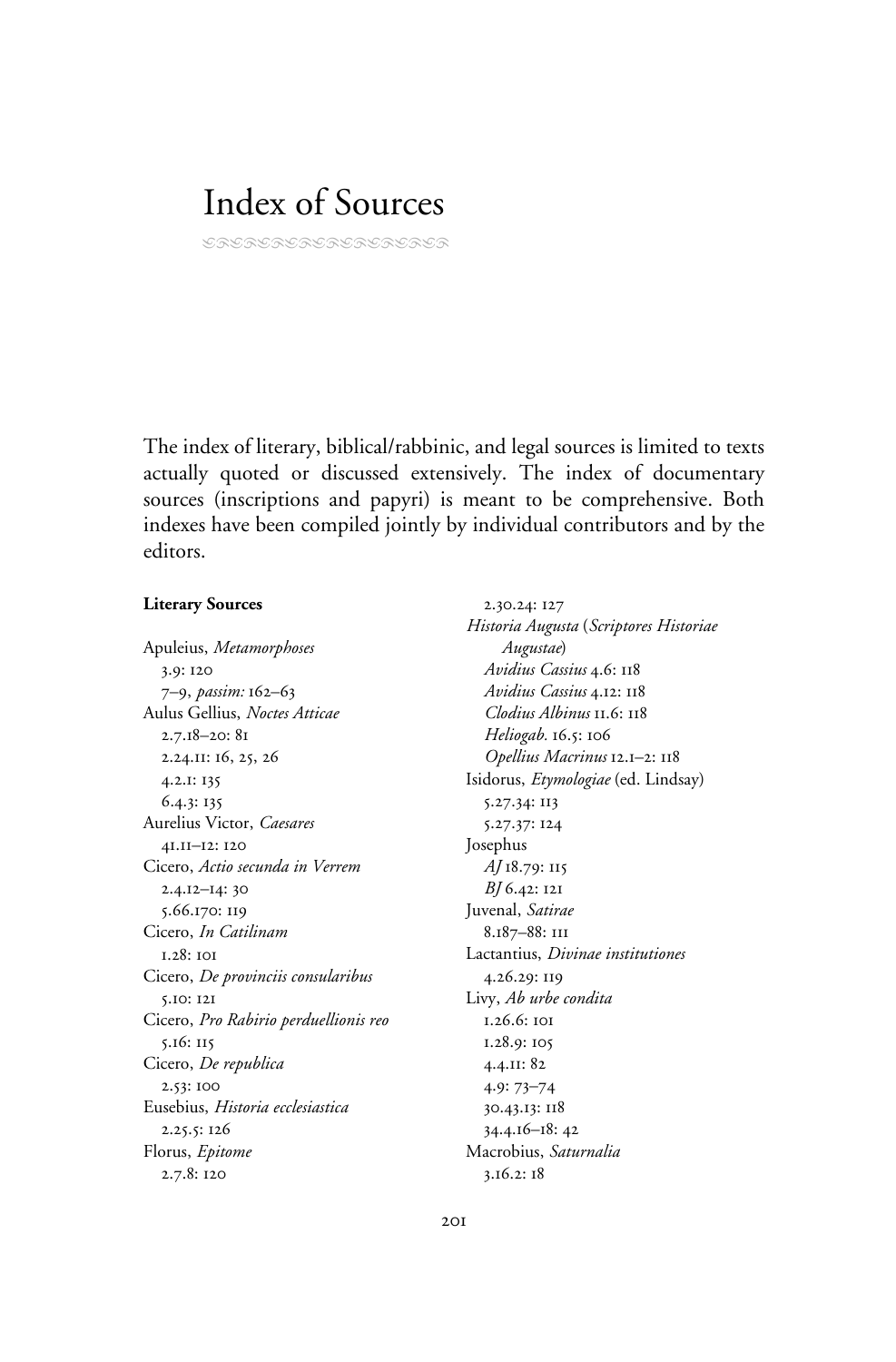## 202 INDEX OF SOURCES

Macrobius, *Saturnalia (continued)* 3.17.11: 17, 24 3.17.14–15: 17 Martial, *Liber de spectaculis* 9(7).3–4: 111 Origen, *Contra Celsum* 2.12: 122 8.14: 122 *Passio Apollonii* (ed. Musurillo) 45: 112 *Passio Pionii* (ed. Musurillo) 7.6: 106 *Passio Perpetuae et Felicitatis* (ed. Musurillo) 18.9: 106 19.2: 106 20.1: 106 *Passio Polycarpi* (ed. Musurillo) 14: 112 Petronius, *Satirica* 111.5–6: 120 Pliny the Elder, *Historia naturalis* 33.164: 22 Pliny the Younger, *Epistulae* 1.14: 73 Plutarch, *Coniugalia praecepta* (= *Moralia*) 34 (= 143a): 39 Plutarch, *Quaestiones Romanae* (= *Moralia*) 7 (= 265e–266a): 37–38 Quintilian, *Institutio oratoria* 11.1.82: 79–80 Sallust, *Bellum Catilinae* 51.22: 101 51.39: 106 51.40: 101 52.25: 101 52.36: 101 55.5: 101 *Scholia ad Iuvenalem* (ed. Wessner) 8.266–68: 115 Seneca, *De ira* 1.18.3–6: 117 Seneca, *Ad Marciam de consolatione* 20.3: 111 Servius, *Ad Aeneida* 12.603: 126 Suetonius, *Vitae Caesarum Calig.* 12.4: 115

*Galb.* 9.2: 117 *Nero* 49.2: 101 Tacitus *Ann.* 12.53: 176 *Ann.* 14.33: 122 *Hist.* 4.3.2: 116 *Hist.* 4.11.3: 116 *Hist.* 5.8.2: 121 Tertullian, *Apologeticum* 9.2–3: 121 Valerius Maximus, *Facta et dicta memorabilia* 2.7.12: 118 *Vita S Theodoti Ancyrani* 13–14: 106 Vitruvius, *De architectura* 10.2.13–14: 156

## **Biblical and Rabbinic Sources**

Dt 21:22–23: 125 Lk 22:36–38: 123 Mishnah, *Sanhedrin* 6.1, 6.4, 6.41, 7.1: 124–25 Talmud, *Sanhedrin* 43a: 125 *Targum to Ruth* 1.17: 124

## **Legal Sources (***constitutiones* **et** *auctores***)**

*Codex Iustinianus* 2.53.3: 175 4.25–26: 190 4.44.2: 174 9.35.9: 105 11.48.8: 178 *Codex Theodosianus* 2.31–32: 190 2.71.1: 174 5.1.9: 42–43 11.1.26: 178 13.5.21: 141–42 13.5.26: 141–42 13.9.3: 148 *Digesta* 1.3.20: 107 1.3.32.1: 173 4.3.11.1: 102